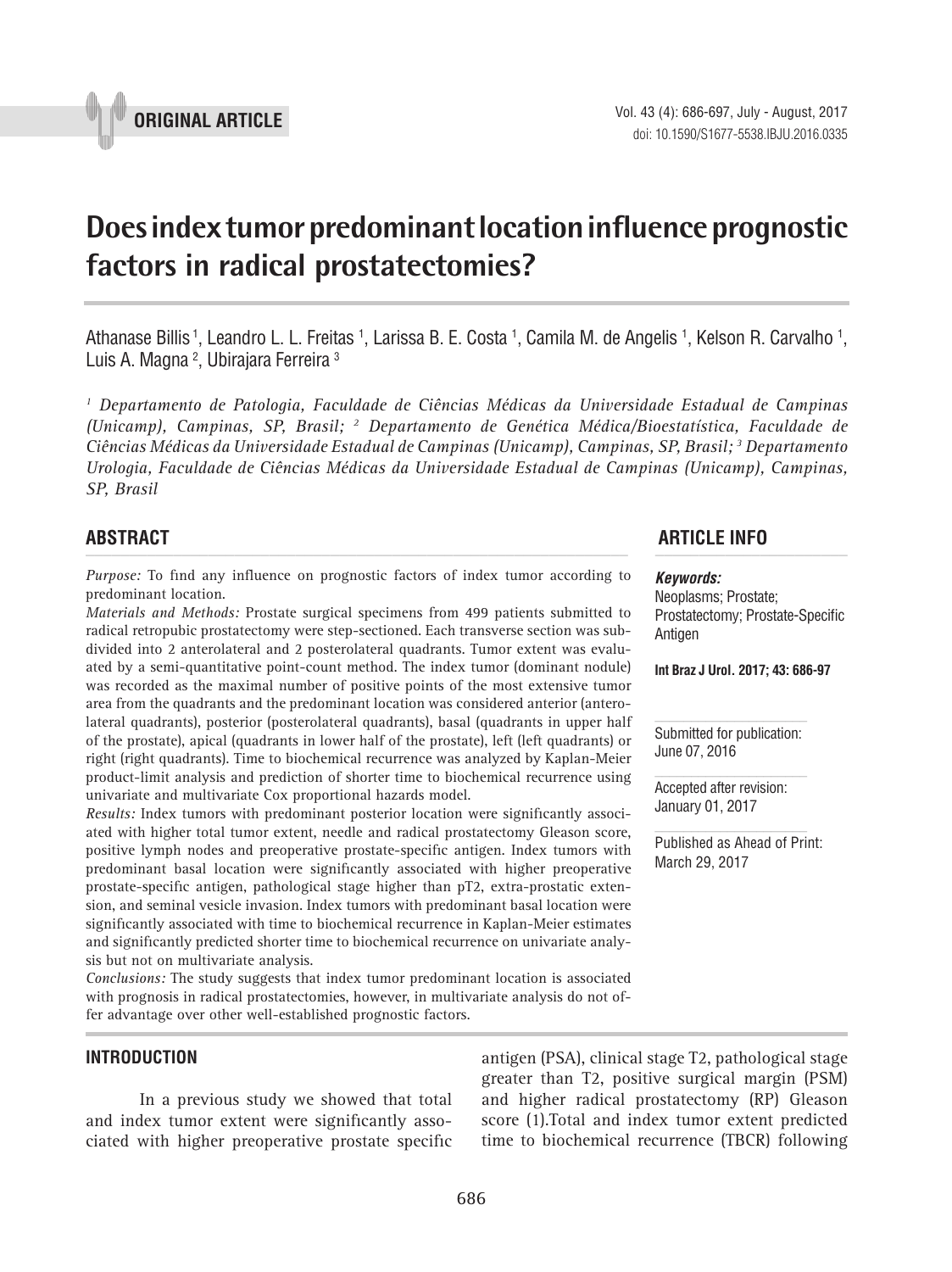RP on univariate analysis. However, only dominant nodule (index tumor) extent was an independent predictor of TBCR on multivariate analysis. The study suggested that any type of tumor extent estimate in surgical specimens should be related to the dominant nodule (index tumor) and not to total tumor extent.

The aim of this study is to find any influence on prognostic factors related to location of index tumor.

## **MATERIALS AND METHODS**

This retrospective study was based on 499 consecutive patients submitted to radical retropubic prostatectomy by one surgeon (UF). Several clinicopathological variables were studied.

After RP, serum PSA from all patients was drawn every 3 months during the first year, every 6 months during the second year, and annually thereafter. No patient of this series had radiotherapy or androgen manipulation before or after surgery until biochemical recurrence (BCR) was observed. Total serum PSA was measured utilizing previous validated Immulite® PSA kit. BCR following surgery was considered as PSA ≥0.2ng/mL with a second confirmatory level of PSA >0.2ng/ mL according to recommendation of the American Urological Association (2). Patients without evidence of BCR were censored at last follow-up. The present study was approved by the Institutional Committee of Ethics of our Institution.

The surgical specimens were step-sectioned at 3 to 5mm intervals and totally embedded in paraffin. A mean of 32 paraffin blocks were processed and 6µm sections from each block were stained with hematoxylin and eosin. Each transverse section of the prostate was subdivided into 2 anterolateral and 2 posterolateral quadrants. Using the cone method, 8 sections from the bladder neck and 8 sections from the apex were obtained.

Gleason grading was considered from the overall tumor of the surgical specimen. PSM was defined as cancer cells in contact with the inked specimen surface. Extra-prostatic extension (EPE) was diagnosed whenever cancer was seen in adipose tissue and, in case of desmoplastic response, whenever a protuberance corresponding

to extension of tumor into peri-prostatic tissue was seen. Seminal vesicle (SV) invasion occurred whenever there was involvement of the muscular coat. Tumor extent at RP was evaluated by a semi-quantitative point-count method previously described (3). Briefly, drawn on a sheet of paper, each quadrant of the transverse sections contained 8 equidistant points. During the microscopic examination of the slides, the tumor area was drawn on the correspondent quadrant seen on the paper. At the end of the examination the amount of positive points represented an estimate of the tumor extent. Total tumor extent was recorded as the total sum of positive points from all transverse quadrants. Index tumor extent (dominant nodule) was recorded as the maximum number of positive points from the most extensive area of cancer present in the quadrants.

From a total of 499 patients, index tumor was considered as predominantly anterior (located in anterolateral quadrants) in 110 prostates, posterior (located in posterolateral quadrants) in 235 prostates, basal (located in quadrants of the upper half of the prostate) in 117 prostates, apical (located in quadrants of the lower half of the prostate) in 279 prostates, left side of the prostate (located in left quadrants) in 155 prostates, and right side of the prostate (located in right quadrants) in 180 prostates. Index tumor was defined as the most extensive tumor area (largest nodule) in the surgical specimen. Total number of patients in each location group is not the same. The reason, for example, is that predominant right side index tumors may be located predominantly in different locations: basal or apical, and anterior or posterior. Extensive tumors equally distributed between the studied locations were excluded for analysis.

The clinicopathologic findings included: age, clinical staging (T1c, and T2), pathological staging (pT2, and pT3a/pT3b), preoperative PSA, prostate weight, PSA density, nodular hyperplasia, total tumor extent, needle Gleason score, RP Gleason score, PSM, EPE, SV invasion, and positive lymph nodes.

Figure-1 shows the drawing included in the pathology report with 8 equidistant points per quadrant. Total tumor extent was recorded as the total sum of the positive points of all transverse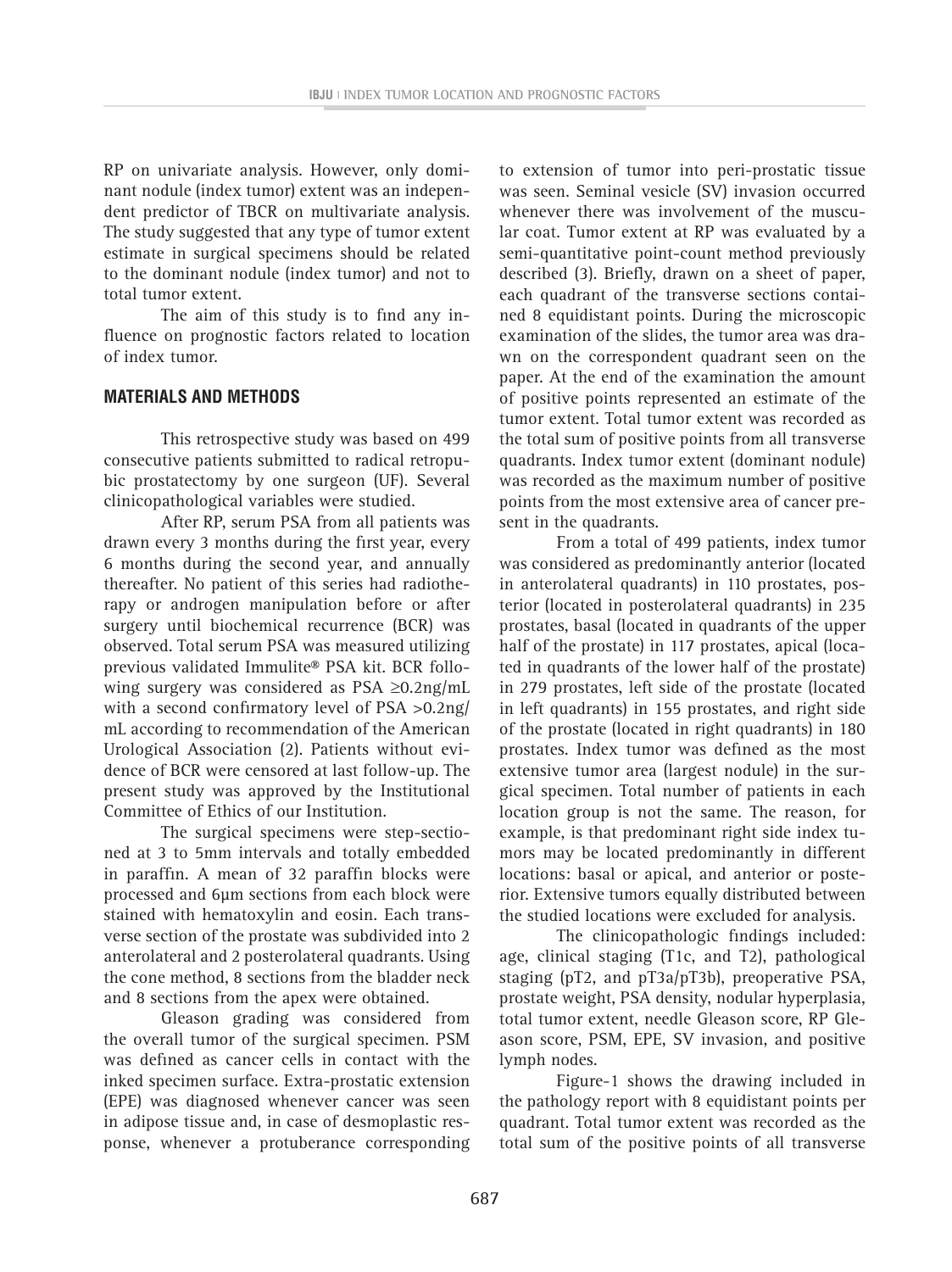**Figure 1 - Semiquantitative point-count method to evaluate tumor extent. In this case total tumor extent was recorded as 17 positive points. Quadrant E14 shows largest single cancer focus or dominant nodule of all quadrants, recorded as 7 index tumor positive points. The tumor is predominantly basal (located in one quadrant of the upper half of the prostate). The horizontal line divides the prostate in quadrants located in upper and lower half of the prostate.**



quadrants. Index tumor extent (dominant nodule) was recorded as the maximum number of positive points for the largest single focus of cancer in the quadrants. In this particular example, index tumor was in quadrant E14 and located predominantly at the base (upper half of the prostate).

#### **Statistical analysis**

The data were analyzed using the Chi- -square and the Fisher exact test for comparison of proportions, the Mann-Whitney test for comparison of means, and the Kaplan-Meier product-limit analysis for the TBCR using the log-rank test for comparison between the groups. A univariate and multivariate Cox stepwise logistic regression model was used to identify significant predictors of shorter TBCR. The relative importance of the prognostic variables was measured by the Wald test. The P-values were two-sided at the significance level of <0.05. All statistical analyses were performed using the commercial available PASW Statistics (SPSS) 18.0.

## **RESULTS**

#### **Clinicopathological Findings**

Index tumors with predominant posterior location were significantly associated with higher total tumor extent, needle and RP Gleason score, positive lymph nodes and preoperative PSA (the latter in the limit of significance) (Table-1).

Index tumors with predominant basal location were significantly associated with higher preoperative PSA, pathological stage higher than pT2, EPE, and SV invasion (Table-2).

Index tumors predominantly at right side were significantly associated with higher preoperative PSA and prostate weight (Table-3).

#### **Time to biochemical recurrence**

**Index tumor with predominant anterior vs. posterior location**

From a total of 345 patients following RP, 102 (29.6%) patients had BCR at a mean, median and range follow-up of 28, 15, and 1-158 months; 226 (65.5%) censored men remained at risk at a mean, median and range follow-up of 54, 44, and 1-169 months, respectively; and, 17 (4.9%) men had no serum PSA data.

At 5 years of follow-up, 74% of patients with predominantly anterior index tumor were free of BCR vs. 67% of patients with predominantly posterior index tumor (log-rank, p=0.208, Figure-2).

#### **Index tumor with predominant basal vs. apical location**

From a total of 396 patients following RP, 125 (31.6%) patients had BCR at a mean, median and range follow-up of 25, 10, and 1-158 months;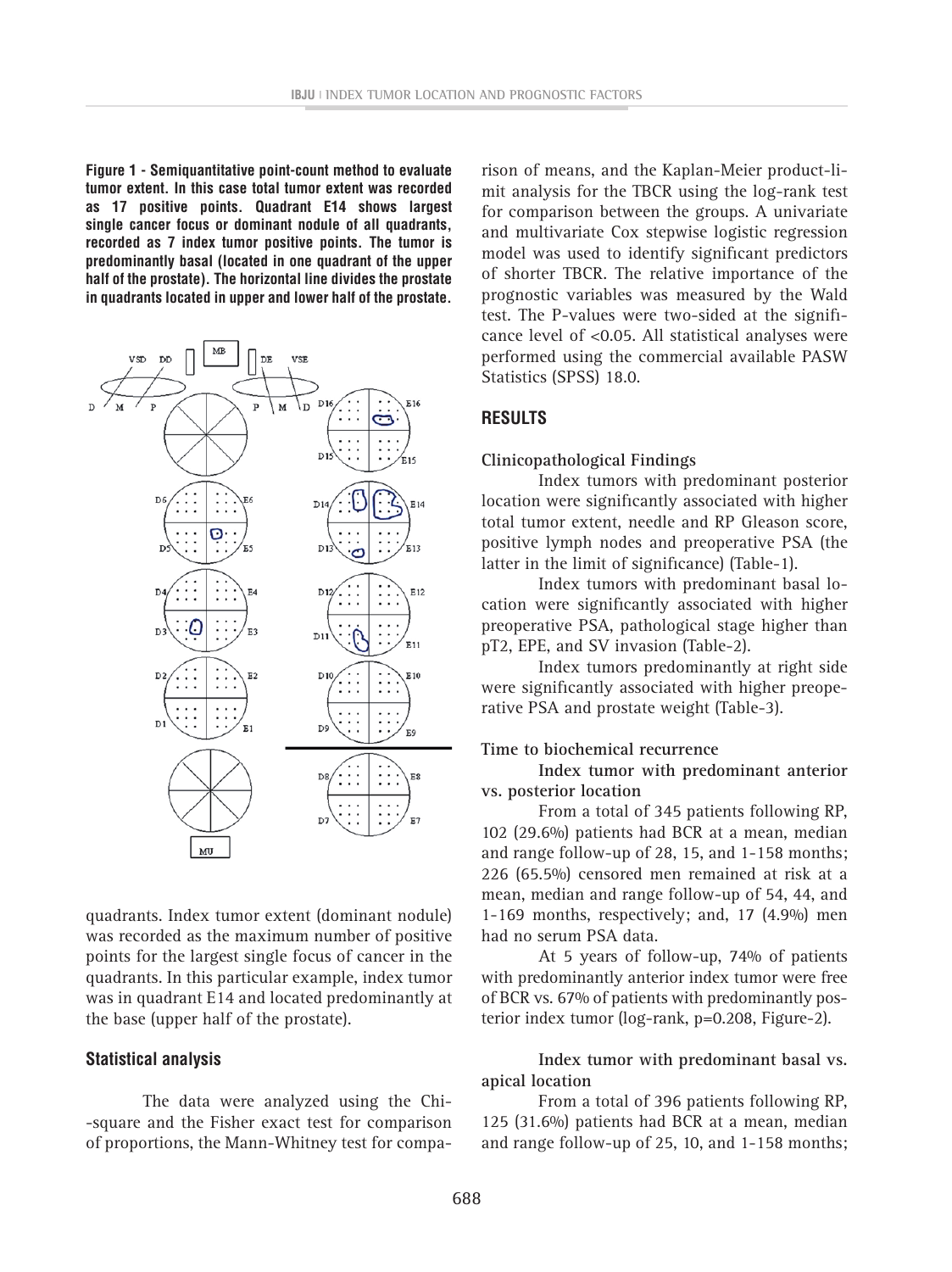| Feature                                          | Anterior (n=110)                     | Posterior (n=235)                 | p Value                      |
|--------------------------------------------------|--------------------------------------|-----------------------------------|------------------------------|
| Mean $\pm$ SD age/median                         | $63.63 \pm 6.45/65$                  | $62.89 \pm 6.73/64$ (43-76)       | 0.290 (Mann-Whitney test)    |
| (range)                                          | $(45 - 75)$                          |                                   |                              |
| No. race $(\% )$                                 |                                      |                                   |                              |
| Whites                                           | 86 (78.2)                            | 188 (81%)                         | 0.563 (Fisher exact test)    |
| African-Brazilians                               | 24 (21.8)                            | 44 (19%)                          |                              |
| No. clinical stage (%)                           |                                      |                                   |                              |
| T <sub>1</sub> c                                 | 65 (60.7)                            | 129 (55.8)                        | 0.410<br>(Fisher exact test) |
| T <sub>2</sub>                                   | 42 (39.3)                            | 102(44.2)                         |                              |
| Mean $\pm$ SD pre-op PSA/<br>median (range)      | $8.03 \pm 4.61/7.04$<br>$(0.6 - 22)$ | $9.42 \pm 5.64/8$ (1.22-35)       | 0.050 (Mann-Whitney test)    |
| Mean $\pm$ SD prostate weight/<br>median (range) | $39.18 \pm 21/35$<br>$(10-130)$      | $40.42 \pm 21.81/35$ (15-190)     | 0.524 (Mann-Whiteny test)    |
| Mean $\pm$ SD PSA density/<br>median (range)     | $0.24 \pm 0.17/0.19$ (0.02-<br>.87)  | $0.35 \pm 1.26/0.22$ (0.04-19.25) | 0.119 (Mann-Whitney test)    |
| No. nodular hyperplasia (%)                      |                                      |                                   |                              |
| Neg                                              | 33(30)                               | 53 (22.9)                         | 0.183 (Fisher exact test)    |
| Pos                                              | 77 (70)                              | 178(77.1)                         |                              |
| Mean $\pm$ SD tumor extent/<br>median (range)    | $22.97 \pm 19.62/19$ (1-94)          | $29.26 \pm 25.91/23$ (1-147)      | 0.040 (Mann-Whitney test)    |
| Mean ± SD needle Gleason<br>score/median (range) | $6.30 \pm 0.64/6$ (4-9)              | $6.51 \pm 0.68/6$ (6-9)           | 0.007 (Mann-Whitney test)    |
| Mean ± SD RP Gleason<br>score/median (range)     | $6.53 \pm 0.57/7$ (5-8)              | $6.82 \pm 0.74/7$ (4-9)           | <0.001 (Mann-Whitney test)   |
| No. surgical margin at any<br>location $(\%)$    |                                      |                                   |                              |
| Neg                                              | 66 (60)                              | 120(51.3)                         | 0.134 (Fisher exact test)    |
| Pos                                              | 44 (40)                              | 114(48.7)                         |                              |
| No. Extra-prostatic<br>extension $(\% )$         |                                      |                                   |                              |
| Neg                                              | 85 (77.3)                            | 174 (74)                          | 0.594 (Fisher exact test)    |
| Pos                                              | 25 (22.7)                            | 61(26)                            |                              |
| <b>No. seminal vesicle</b><br>invasion $(\% )$   |                                      |                                   |                              |
| Neg                                              | 105 (96.3)                           | 215(93.1)                         | 0.325 (Fisher exact test)    |
| Pos                                              | 4(3.7)                               | 16(6.9)                           |                              |
| No. pathological stage (%)                       |                                      |                                   |                              |
| pT <sub>2</sub>                                  | 85 (77.3)                            | 172 (73.2)                        | 0.508 (Fisher exact test)    |
| pT3a/pT3b                                        | 25(22.7)                             | 63 (26.8)                         |                              |
| No. lymph nodes (%)                              |                                      |                                   |                              |
| Not resected                                     | 64 (58.2)                            | 107(45.5)                         | 0.040 (Chi-square test)      |
| Neg                                              | 46 (41.8)                            | 123 (52.3)                        |                              |
| Pos                                              | 0(0)                                 | 5(2.2)                            |                              |

## **Table 1 - Clinicopathological features of 345 patients by index tumor predominant location.**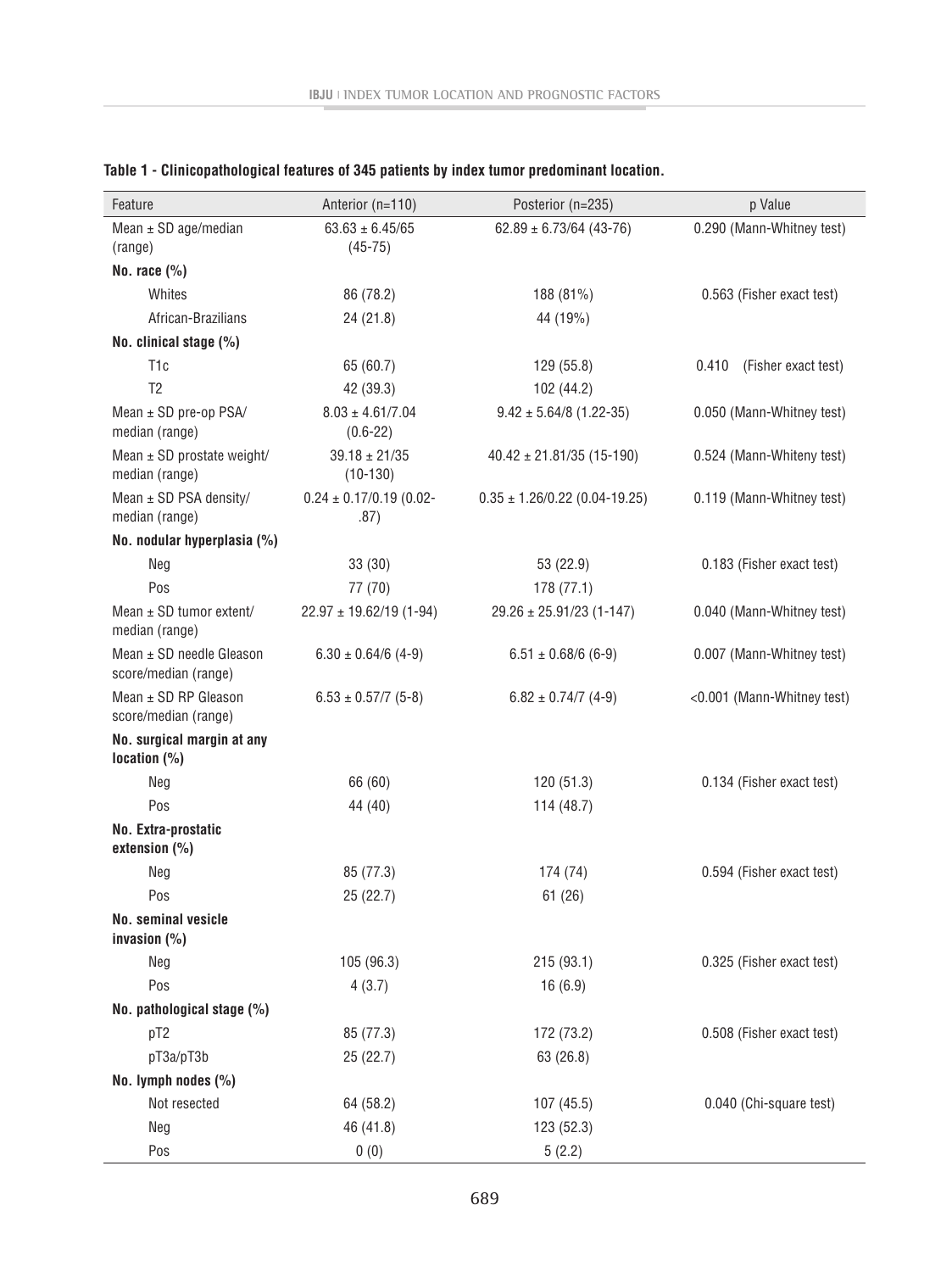| Feature                                                 | Basal $(n=117)$                  | Apical (n=279)                    | p Value                    |
|---------------------------------------------------------|----------------------------------|-----------------------------------|----------------------------|
| Mean $\pm$ SD age/median (range)                        | $62.98 \pm 6.40/64$ (45-75)      | $62.96 \pm 6.49/64$ (42-76)       | 0.974 (Mann-Whitney test)  |
| No. race $(\%)$                                         |                                  |                                   |                            |
| Whites                                                  | 94 (81.0)                        | 223 (80.5)                        | >0.999 (Fisher exact test) |
| African-Brazilians                                      | 22 (19.0)                        | 54 (19.5)                         |                            |
| No. clinical stage (%)                                  |                                  |                                   |                            |
| T <sub>1</sub> c                                        | 58 (50.9)                        | 151 (54.7)                        | 0.505 (Fisher exact test)  |
| T <sub>2</sub>                                          | 56 (49.1)                        | 125(45.3)                         |                            |
| Mean ±SD pre-op PSA/median                              | $10.73 \pm 7.41/8.6$ (0.60-51)   | $9.08 \pm 5.49$ /7.76 (0.28-33)   | 0.047 (Mann-Whitney test)  |
| (range)<br>Mean $\pm$ SD prostate weight/               | $40.94 \pm 22.67/35$ (11-130)    | $40.24 \pm 28.44/35$ (10-190)     | 0.985 (Mann-Whitney test)  |
| median (range)                                          |                                  |                                   |                            |
| Mean $\pm$ SD PSA density/                              | $0.30 \pm 0.24/0.24$ (0.03-1.38) | $0.33 \pm 1.16/0.21$ (0.01-19.25) | 0.133 Mann-Whitney test)   |
| median (range)                                          |                                  |                                   |                            |
| No. nodular hyperplasia (%)                             |                                  |                                   |                            |
| Neg                                                     | 38 (32.8)                        | 71 (26)                           | 0.177 (Fisher exact test)  |
| Pos                                                     | 78 (67.2)                        | 202 (74)                          |                            |
| Mean $\pm$ SD tumor<br>extent/median (range)            | $35.12 \pm 35.66/24.50$ (1-225)  | $31.24 \pm 27.18/26$ (1-158)      | 0.775 (Mann-Whitney test)  |
| Mean $\pm$ SD needle<br>Gleason score/<br>median(range) | $6.49 \pm 0.77/6$ (4-9)          | $6.49 \pm 0.68/6$ (5-9)           | 0.770 (Mann-Whitney test)  |
| Mean ± SD RP Gleason<br>score/median (range)            | $6.83 \pm 0.87/7$ (5-9)          | $6.76 \pm 0.75/7$ (5-9)           | 0.899 (Mann-Whitney test)  |
| No. surgical margin at<br>bladder neck (%)              |                                  |                                   |                            |
| Neg                                                     | 102 (90.3)                       | 271 (97.8)                        | 0.002 (Fisher exact test)  |
| Pos                                                     | 11 $(9.7)$                       | 6(2.2)                            |                            |
| No. surgical margin at                                  |                                  |                                   |                            |
| apex $(\%)$                                             |                                  |                                   |                            |
| Neg                                                     | 107 (94.7)                       | 237 (85.3)                        | 0.009 (Fisher exact test)  |
| Pos                                                     | 6(5.3)                           | 41 (14.7)                         |                            |
| No. extra-prostatic<br>extension $(\% )$                |                                  |                                   |                            |
| Neg                                                     | 76 (65)                          | 217 (77.8)                        | 0.012 (Fisher exact test)  |
| Pos                                                     | 41 (35)                          | 12 (22.2)                         |                            |
| No. seminal vesicle                                     |                                  |                                   |                            |
| invasion $(\%)$                                         |                                  |                                   |                            |
| Neg                                                     | 96 (84.2)                        | 265 (95.7)                        | <0.001 (Fisher exact test) |
| Pos                                                     | 18(15.8)                         | 12(4.3)                           |                            |
| No. pathological stage (%)                              |                                  |                                   |                            |
| pT2                                                     | 76 (65)                          | 215(77.1)                         | 0.017 (Fisher exact test)  |
| pT3a/pT3b                                               | 41 (35)                          | 64 (22.9)                         |                            |
| No. lymph nodes (%)                                     |                                  |                                   |                            |
| Not resected                                            | 54 (46.2)                        | 144 (51.6)                        | 0.364 (Chi-square test)    |
| Neg                                                     | 58 (49.6)                        | 129 (46.2)                        |                            |
| Pos                                                     | 5(4.3)                           | 6(2.2)                            |                            |

## **Table 2 - Clinicopathological features of 396 patients by index tumor predominant location.**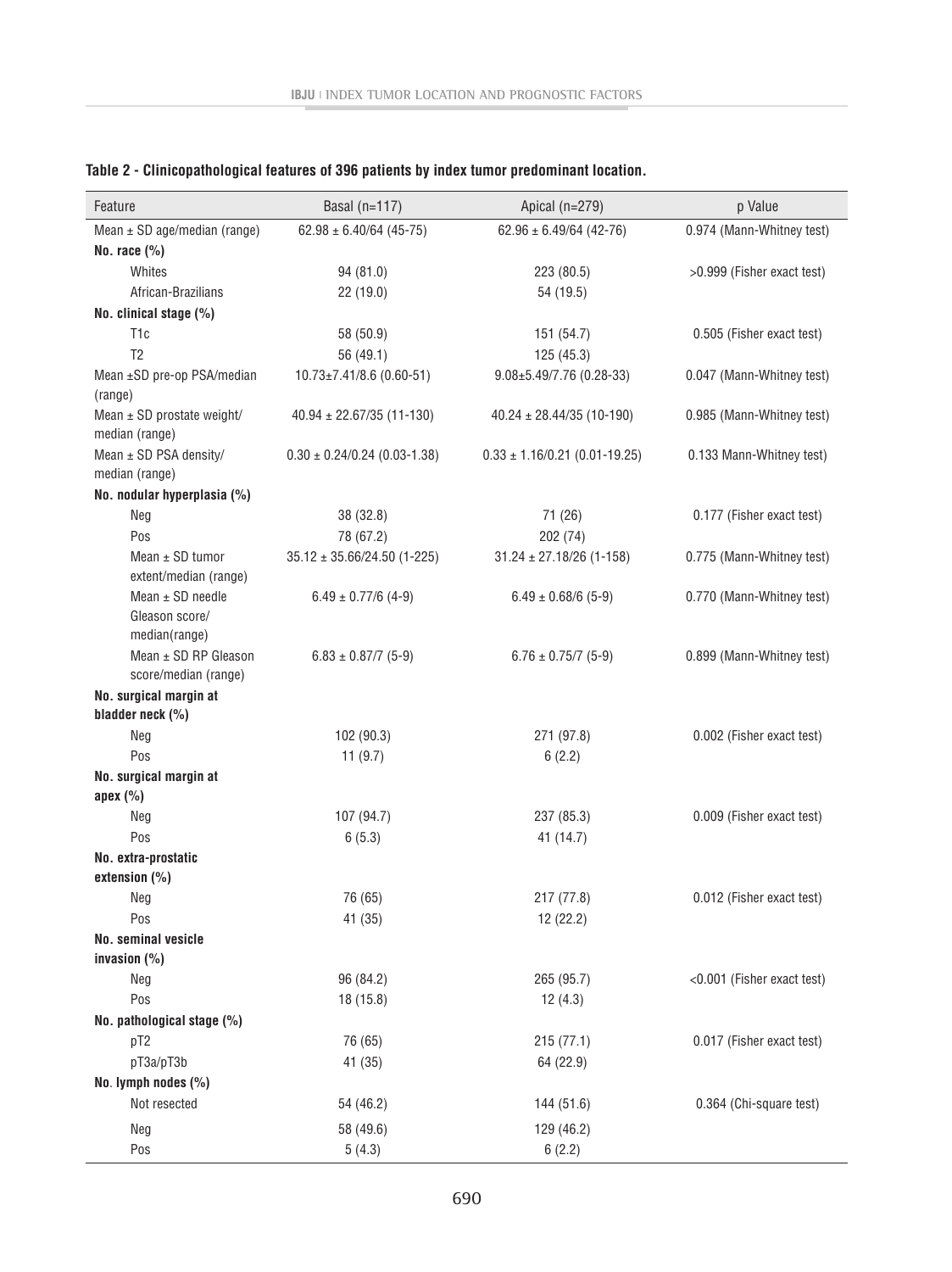| Feature                                           | Left $(n=155)$                   | Right (n=180)                    | p Value                       |
|---------------------------------------------------|----------------------------------|----------------------------------|-------------------------------|
| Mean $\pm$ SD age/median (range)                  | $63.17 \pm 6.83/64$ (42-76)      | $63.02 \pm 6.32/64$ (46-76)      | 0.685 (Mann-Whitney test)     |
| No. race $(\% )$                                  |                                  |                                  |                               |
| Whites                                            | 122 (78.7)                       | 146 (82.0)                       | 0.489 (Fisher exact test)     |
| African-Brazilians                                | 33(21.3)                         | 32 (18.0)                        |                               |
| No. clinical stage (%)                            |                                  |                                  |                               |
| T <sub>1</sub> c                                  | 75 (48.7)                        | 104 (58.4)                       | 0.079 (Fisher exact test)     |
| T <sub>2</sub>                                    | 79 (51.3)                        | 74 (41.6)                        |                               |
| Mean ± SD pre-op PSA/median<br>(range)            | $8.44 \pm 5.16/7.2$ (0.28-35)    | $9.80 \pm 5.99/8$ (0.6-41)       | 0.028 (Mann-Whitney<br>test)  |
| Mean ± SD prostate weight/median<br>(range)       | $35.86 \pm 18.87/30$ (10-190)    | $40.96 \pm 22.5/35$ (11-185)     | 0.017 (Mann-Whitney<br>test)  |
| Mean $\pm$ SD PSA density/median<br>(range)       | $0.27 \pm 0.19/0.22$ (0.01-1.17) | $0.28 \pm 0.22/0.22$ (0.03-1.38) | 0.589 (Mann-Whitney<br>test)  |
| No. nodular hyperplasia                           |                                  |                                  |                               |
| Neg                                               | 47 (30.9)                        | 45(25.1)                         | 0.269 (Fisher exact test)     |
| Pos                                               | 105(69.1)                        | 134 (74.9)                       |                               |
| Mean ± SD tumor extent/median<br>(range)          | $29.17 \pm 26.03/22$ (1-127)     | $28.88 \pm 26.58/24$ (1-151)     | 0.866 (Mann-Whitney<br>test)  |
| Mean ± SD needle Gleason score/<br>median (range) | $6.49 \pm 0.73/6$ (5-9)          | $6.53 \pm 0.69/6$ (6-9)          | 0.435 (Mann-Whitney<br>test)  |
| Mean±SD RP Gleason score/median<br>(range)        | $6.76 \pm 0.69/7$ (5-9)          | $6.78 \pm 0.71/7$ (4-9)          | 0.676 (Mann-Whitney<br>test)  |
| No. surgical margin at any location<br>(%)        |                                  |                                  |                               |
| Neg                                               | 91(59.1)                         | 91(50.6)                         | 0.124 (Fisher exact test)     |
| Pos                                               | 63 (40.9)                        | 89 (49.4)                        |                               |
| No. Extra-prostatic extension (%)                 |                                  |                                  |                               |
| Neg                                               | 110(71)                          | 129 (71.7)                       | 0.904 (Fisher exact test)     |
| Pos                                               | 45 (29)                          | 51(28.3)                         |                               |
| No. seminal vesicle invasion (%)                  |                                  |                                  |                               |
| Neg                                               | 143 (94.1)                       | 165 (92.2)                       | 0.525 (Fisher exact test)     |
| Pos                                               | 9(5.9)                           | 14(7.8)                          |                               |
| No. pathological stage (%)                        |                                  |                                  |                               |
| pT2                                               | 110(71)                          | 127 (70.6)                       | >0.999 (Fisher exact<br>test) |
| pT3a/pT3b                                         | 45 (29)                          | 53 (29.4)                        |                               |
| No. lymph nodes (%)                               |                                  |                                  |                               |
| Not resected                                      | 63 (40.6)                        | 91(50.6)                         | 0.192 (Chi-square test)       |
| Neg                                               | 88 (56.8)                        | 85 (47.2)                        |                               |
| Pos                                               | 4(2.6)                           | 4(2.2)                           |                               |

## **Table 3 - Clinicopathological features of 335 patients by index tumor predominant location.**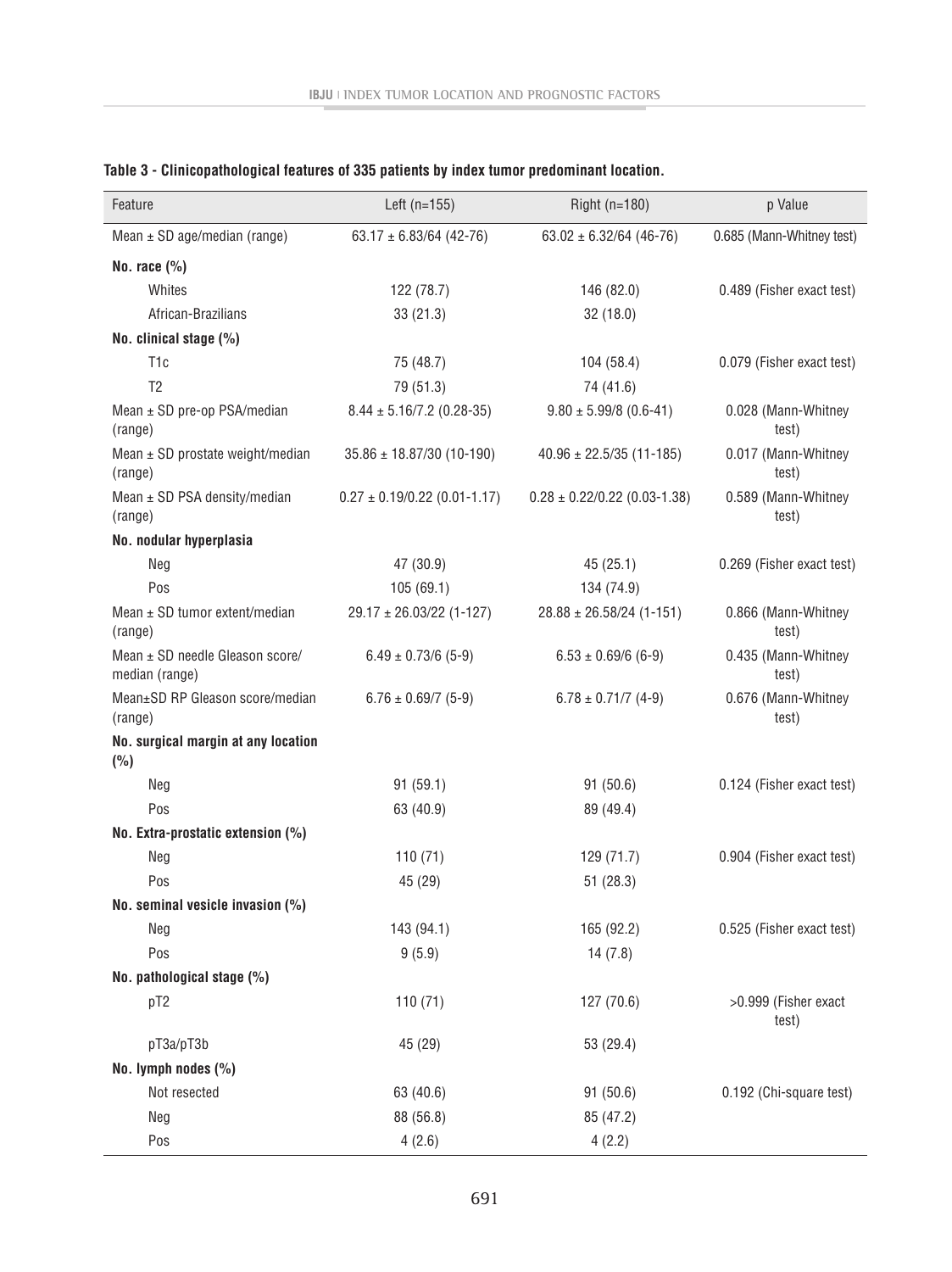**Figure 2 - Kaplan-Meier product limit analysis shows time to PSA biochemical progression-free outcome by index tumor anterior vs posterior predominant location. Cum, cumulative.**



**Figure 3 - Kaplan-Meier product limit analysis shows time to PSA biochemical progression-free outcome by index tumor basal vs apical predominant location. Cum, cumulative.**



256 (64.6%) censored men remained at risk at a mean, median and range follow-up of 54, 43, and 1-169 months, respectively; and, 15  $(3.8 \%)$ men had no serum PSA data.

At 5 years of follow-up, 59% of patients with predominantly basal index tumor were free of BCR vs. 70% of patients with predominantly apical index tumor (log-rank, p=0.002, Figure-3).

## **Index tumor with predominant left vs. right location**

From a total of 335 patients following RP, 103 (30.7 %) patients had BCR at a mean, median and range follow-up of 25, 13, and 1-129 months; 218 (65.1%) censored men remained at risk at a mean, median and range follow-up of 54, 43, and 1-169 months, respectively; and, 14 (4.2%) men had no serum PSA data.

At 5 years of follow-up, 79% of patients with predominantly left index tumor were free of BCR vs. 61% of patients with predominantly right index tumor (log-rank, p=0.120, Figure-4). **Figure 4 - Kaplan-Meier product limit analysis shows time to PSA biochemical progression-free outcome by index tumor left vs right predominant location. Cum, cumulative.**

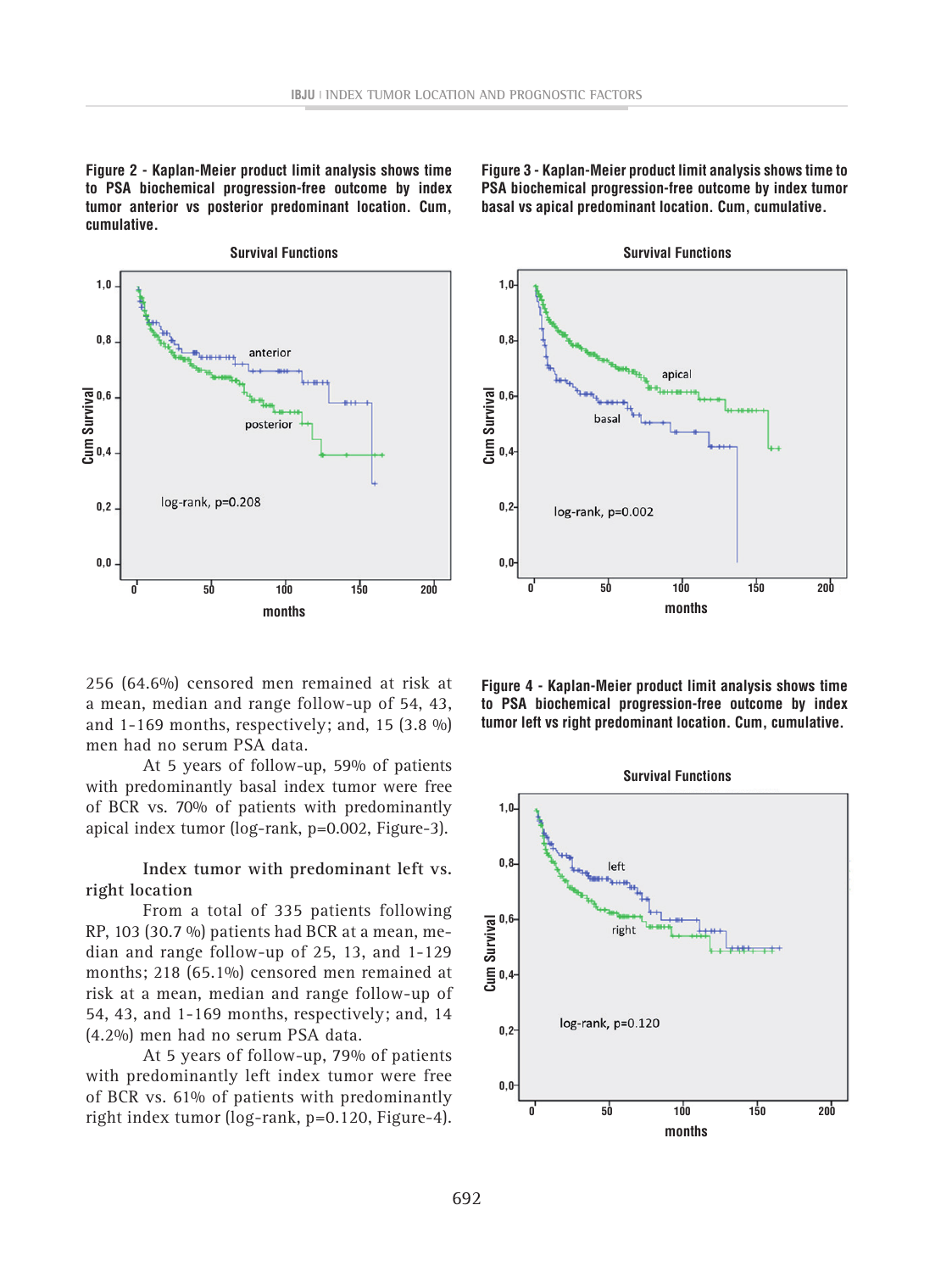**Risk of shorter time to biochemical recurrence**

In univariate Cox regression analysis (Table-4), PSA density, needle Gleason score, preoperative PSA, predominant index tumor basal location, EPE, total tumor extent, pathological stage greater than T2, RP Gleason score, SV invasion, and PSM were significantly predictive of shorter TBCR.

In multivariate analysis (Table-4) including all significant predictors in univariate analysis, only SV invasion and PSM were independent predictors of shorter TBCR. In all models we used the backward stepwise logistic regression method.

## **DISCUSSION**

Index tumors with predominant posterior location (posterolateral quadrants) comprise most part of the peripheral zone (PZ), and with predominant anterior location (anterolateral quadrants) most part of the transition zone (TZ). Index tumors with predominant posterior location were significantly associated with higher total tumor extent, needle and RP Gleason score, positive lymph nodes and preoperative serum PSA (the latter in the limit of significance).

Index tumors with predominant basal location were significantly associated with higher preoperative serum PSA, pathological stage higher than pT2, EPE, SV invasion, TBCR in Kaplan-Meier estimates and significantly predicted shorter TBCR on univariate analysis but not on multivariate analysis. There are several studies comparing index tumor in PZ location with index tumor with TZ location but to the best of our knowledge we did not find any mention to basal or apical location.

The 2009 ISUP (International Society of Urological Pathology) meeting failed to a consensus on the dominant pathological parameters of tumor extension or volume, Gleason score, or staging that define index tumor (4). However, most of the participants considered to be the largest nodule in multifocal disease. Moreover, in most of the cases, it corresponds also to the highest Gleason score in accordance with the global Gleason score.

Prostate cancer emerges as an evolutionary process often leading to multiple competing subclones within a single primary index tumor. This evolutionary process culminates in the formation of metastases. However, although the hypothesis that each metastasis originates from a single tumor cell is generally supported, several studies have supported the existence of polyclonal seeding from an interclonal cooperation between multiple subclones. These latter findings bring insights to find the "true" index lesion by looking on genetic, epigenetic and proteomic alterations (5, 6).

In Al-Ahmadie et al. (7) study in radical prostatectomies, 35.5% cancers were considered as originating from the TZ. This percentage is very similar to ours (31.9%). TZ tumors seem to be of lower degree of biologic aggressiveness (8). In radical prostatectomies, Grignon et al. (9) found that the mean Gleason score for the PZ and TZ tumors was 6.7 and 5.6, respectively  $(p<0.001)$ . Gleason score also was higher in PZ cancers in the study by Lee et al. (10). In our study, the mean Gleason score in index tumors posteriorly located vs. anteriorly located was significantly higher in needle biopsies ( $p=0.007$ ) and in RP ( $p<0.001$ ).

In Lee et al. (10) study, 48% cancers originating in the PZ showed EPE, and 22% of cancers originating in the TZ. In our study, EPE was present in 26% and 22.7% of cancers located predominantly at posterior and anterior location, respectively (p=0.594). However, EPE was present in 35% and 22.2% of cancers located predominantly at basal and apical location, respectively (p=0.012). Basal tumor location was significantly associated with higher serum PSA (0.047) as well as index tumors with posterior location (the latter in the limit of significance, p=0.050). Interestingly, predominantly right side index tumors had significantly higher serum PSA (p=0.028) as well as higher prostate weight (p=0.017).

Greene et al. (8) found that SV invasion arose from 19% of the PZ but none of the TZ cancers. In our study, there was no significant difference in SV invasion comparing predominantly anterior with posterior located tumors (p=0.325). A very significant difference was found comparing basal with apical location. SV invasion was present in 15.8% of tumors located at the base and in 4.3% of tumors located at the apex  $(p<0.001)$ .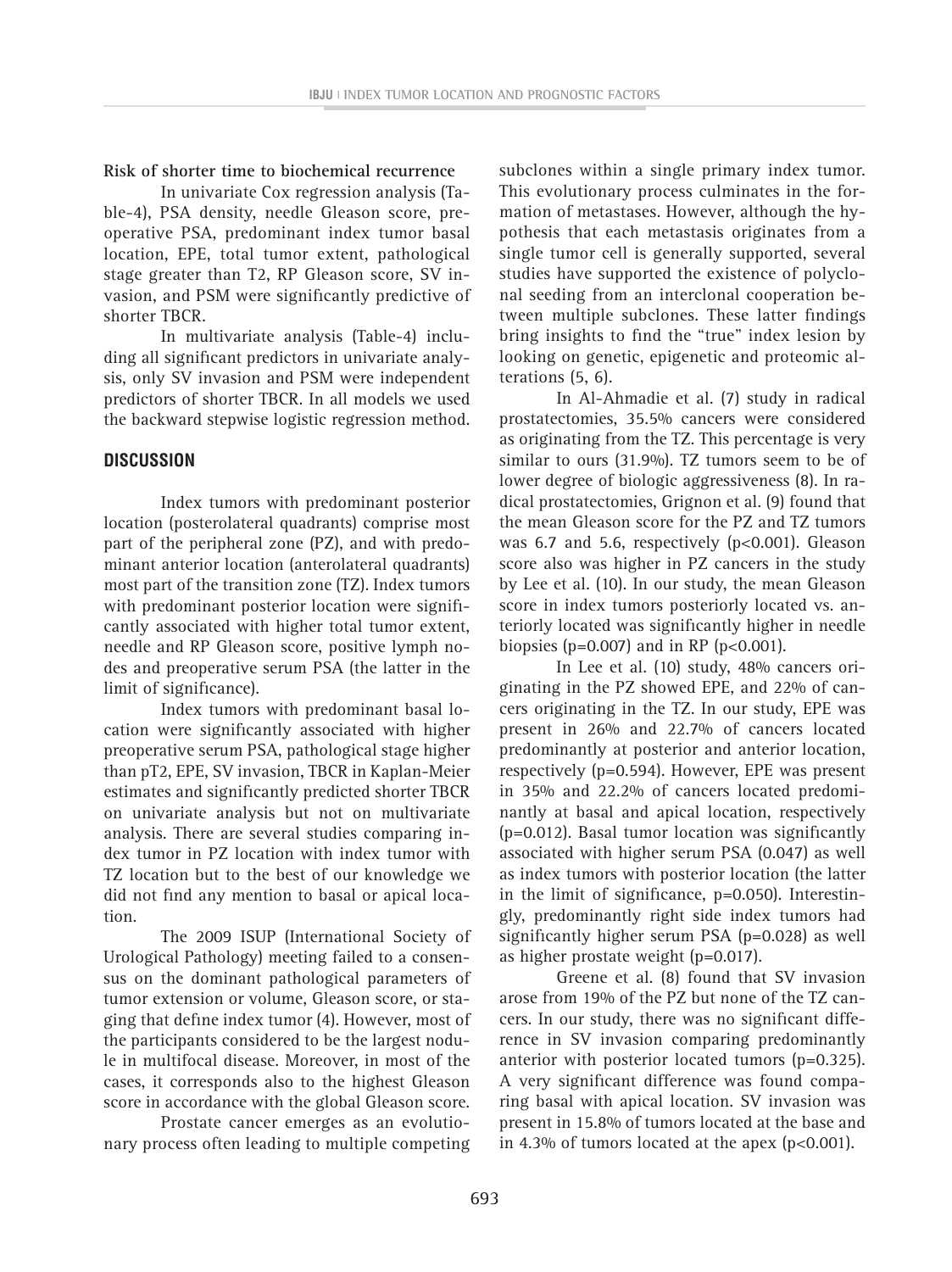| Predictors                   | HR (95% CI)            | Wald test | p Value |
|------------------------------|------------------------|-----------|---------|
|                              | Univariate             |           |         |
| Age                          | $0.997(0.974 - 1.021)$ | 0.063     | 0.802   |
| Race                         | $0.835(0.551 - 1.264)$ | 0.726     | 0.394   |
| Clinical stage               | 1.174 (0.860-1.603)    | 1.021     | 0.312   |
| Nodular hyperplasia          | $0.828(0.594 - 1.154)$ | 1.237     | 0.266   |
| Index tumor: ant vs post     | 1.316 (0.855-2.025)    | 1.596     | 0.212   |
| Index tumor: left vs right   | 1.361 (0.920-2.015)    | 2.377     | 0.123   |
| Positive lymph nodes         | 2.002 (0.865-4.633)    | 2.631     | 0.105   |
| Prostate weight              | $1.006(1.000-1.013)$   | 3.415     | 0.065   |
| PSA density                  | 1.812 (1.048-3.133)    | 4.530     | 0.033   |
| Needle Gleason score         | 1.337 (1.077-1.659)    | 6.951     | 0.008   |
| Pre-op PSA                   | 1.026 (1.008-1.043)    | 8.605     | 0.003   |
| Index tumor: basal vs apical | 1.745 (1.218-2.500)    | 9.214     | 0.002   |
| Extra-prostatic extension    | 1.708 (1.239-2.356)    | 10.674    | 0.001   |
| Tumor extent                 | 1.006 (1.003-1.010)    | 10.953    | 0.001   |
| Pathological stage >T2       | 1.771 (1.287-2.438)    | 12.311    | < 0.001 |
| RP Gleason score             | 1.422 (1.169-1.728)    | 12.471    | < 0.001 |
| Seminal vesicle invasion     | 2.781 (1.832-4.223)    | 23.035    | < 0.001 |
| Positive surgical margin     | 2.366 (1.709-3.275)    | 26.902    | < 0.001 |
|                              | Multivariate           |           |         |
| Tumor extent                 | $0.999(0.992 - 1.006)$ | 0.085     | 0.771   |
| RP Gleason score             | 1.057 (0.784-1.426)    | 0.132     | 0.717   |
| <b>PSA density</b>           | $0.802(0.345 - 1.863)$ | 0.263     | 0.608   |
| Pathological stage >T2       | $0.438(0.048 - 4.010)$ | 0.533     | 0.465   |
| Extra-prostatic extension    | $0.340(0.770-0.451)$   | 0.912     | 0.340   |
| Pre-op PSA                   | 1.029 (0.982-1.069)    | 1.268     | 0.260   |
| Index tumor: basal vs apical | $0.764(0.512 - 1.139)$ | 1.751     | 0.186   |
| Needle Gleason score         | 1.293 (0.982-1703)     | 3.348     | 0.067   |
| Seminal vesicle invasion     | 2.326 (1.314-4.120)    | 8.384     | 0.004   |
| Positive surgical margin     | 2.150 (1.455-3.177)    | 14.761    | < 0.001 |

**Table 4 - Cox univariate and multivariate proportional hazard analysis of several clinicopathological factors predicting shorter time to biochemical recurrence after radical prostatectomy.**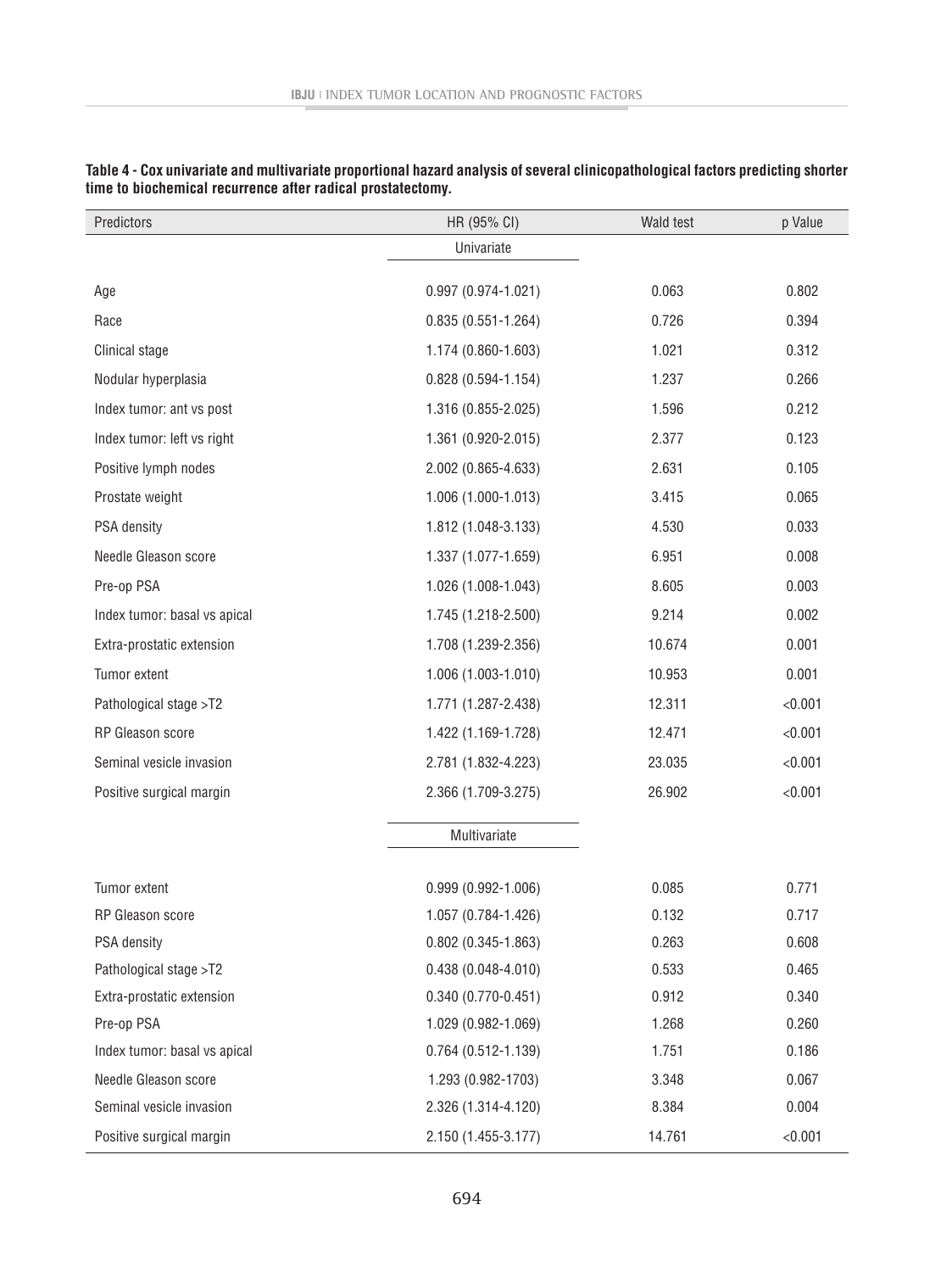In Noguchi et al. (11) study, Kaplan-Meier curves showed that at 5 years of follow-up 49.2% of men with PZ cancer had undetectable PSA compared with 71.5% of those with TZ cancer (log rank, p=0.0002). Stamey et al. (12) reported a 5-year disease-free survival rate of 53% in men with PZ and 81% in those with TZ cancers. Sakai et al. (13) showed that there was no significant difference in biochemical recurrence-free survival between patients with TZ and PZ cancers. Augustin et al. (14) found that the location of prostate cancer in the TZ was associated with a greater overall biochemical cure rate after RP. However, they found that it was not an independent prognostic factor on multivariate analysis. Therefore, the authors concluded that knowledge about zonal location of prostate cancer offers no advantage over the well-established prognostic factors in predicting disease recurrence. Chun et al. (15) showed that in multivariate Cox models, the rate of BCR was not significantly different between TZ and PZ prostate cancers (p=0.4).

In our study, the Kaplan-Meier curves did not show any significant difference comparing anterior vs posterior index tumor location. At 5 years of follow-up, 74% of patients with predominantly anterior index tumor were free of BCR vs 67% of patients with predominantly posterior index tumor (log-rank, p=0.208, Figure-2). On the other hand, at 5 years of follow-up, 59% of patients with predominantly basal index tumor were free of BCR vs 70% of patients with predominantly apical index tumor (log-rank, p=0.002 Figure-3). In univariate analysis, predominantly basal tumor location had significantly shorter TBCR (p=0.002) but not in multivariate analysis (p=0.186). Only needle SV invasion (pT3b), and PSM were independent predictors of shorter TBCR.

Iremashvili et al. (16) found that the rates of PSM were similar in men with TZ and mixed tumors and were significantly higher than those with PZ tumors. In index tumors located at the TZ, Van de Voorde et al. (17) found that EPE, SV involvement, PSMs, and lymph node metastasis were seen in the TZ cancer group in 33%, 17%, 29%, and 4%, respectively versus 58%, 20%, 48%, and 6% in the PZ cancer group. In our cohort of patients who had lymph nodes resected, metastasis occurred in 2.2% of posteriorly located tumors and 0% anteriorly; 4.3% in basal tumors and 2.2% in apical located tumors.

Comparing anteriorly and posteriorly located tumors, Mygatt et al. (18) found that there was no difference between mean age, body mass index, racial distribution, family history, number of previous biopsies, clinical Gleason sum or pathological stage in the two groups. Lallas et al. (19) showed that patients with PSM were subsequently found to have higher risk of biochemical recurrence. O'Neil et al. (20) comparing TZ tumors with PZ tumors found that the formers were larger, more frequently lower grade, organ confined, and preferentially involved the bladder neck (49% vs 6%, p<0.001). Tumor zonality was not associated with BCR for the entire cohort. PSA recurrence in patients with histologically confirmed PSMs after RP was independent of the zonal location of the index tumor.

We did not find any racial difference considering all locations studied. Anterior vs posterior, and left vs right location did not show any statistical significant difference associated with PSM. However, in predominant basal location vs apical location the frequency of bladder neck PSM was 9.7% and 2.2% (p=0.002), respectively; and, apical PSM was 5.3% and 14.7% (p=0.009), respectively.

Predominant basal tumor location was significantly associated with higher pathologic stage. EPE was present in 35% of basal tumors vs 22.2% apical tumors (p=0.012), and SV invasion in  $15.8\%$  vs  $4.3\%$ , respectively (p<0.001). The finding of SV invasion in a RP specimen markedly diminishes the likelihood of cure. Possible routes of SV invasion are: 1) extension into soft tissue adjacent to the SV and then into the SV; 2) invasion via the sheath of the ejaculatory duct, penetrating the muscular wall of the ejaculatory duct, or extending up the ejaculatory duct wall into the SV muscle wall; 3) direct invasion of the SV; or 4) discontinuous metastases. There are conflicting studies as to whether the first or second method is most common (21-23). Metastases are the least common mode of spread.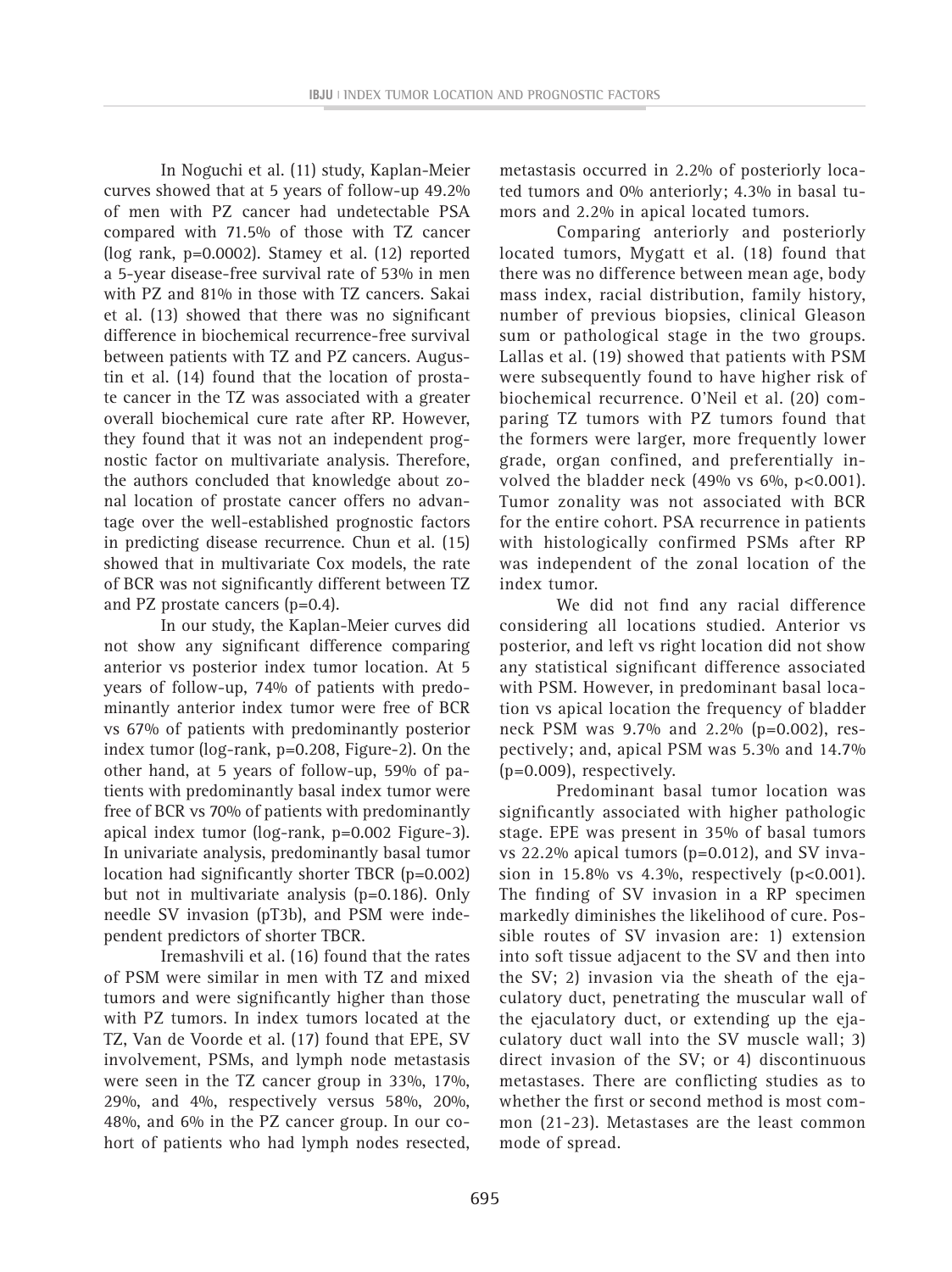Epstein et al. (23) reported the findings of 60 men who had undergone radical retropubic prostatectomy and whose tumors demonstrated isolated SV invasion. In their study the most frequent route of SV invasion (34/60 patients, 56.7%) was tumor extension out of the prostate at the base of the gland into the peri-seminal vesicle tissue, with subsequent invasion into the muscular wall of the SV. In favor of this finding is the fact that in unilateral invasion of the SV most frequently there is ipsilateral EPE and in bilateral invasion most frequently there is bilateral EPE (24). Besides the anatomic proximity, the finding in our study of a significant higher EPE in predominantly basal tumor location, favors that extension into soft tissue adjacent to the SV with subsequent invasion into the muscular wall is the most frequent route of SV invasion.

Some study limitations warrant discussion. Standard pathological evaluation of the index tumor may not be parallel to the axis and be a confounding location considering the tridimensional aspect of the lesion. Follow-up of the patients studied could be longer and the number of patients higher. If we had incorporated additional variables in the Cox model, such as tumor extent on biopsy, preoperative PSA velocity and others, results could have been different. Therefore, other studies are needed that incorporate these variables as well as studies that include basal and apical index tumor predominant location for the sake of comparison with our results.

### **CONCLUSIONS**

Index tumors with predominant posterior location were significantly associated with higher total tumor extent, needle and RP Gleason score, positive lymph nodes and preoperative PSA. Index tumors with predominant basal location were significantly associated with higher preoperative PSA, pathological stage higher than pT2, EPE, SV invasion, TBCR in Kaplan-Meier estimates and significantly predicted shorter TBCR on univariate analysis but not on multivariate analysis. The study suggests that index tumor predominant location is associated with prognosis in radical pros-

tatectomies, however, in multivariate analysis do not offer advantage over other well-established prognostic factors.

## **ABBREVIATIONS**

- **PSA =** Prostate specific antigen **RP =** Radical prostatectomy **SD =** Standard deviation CI = Confidence interval **HR =** Hazard **BCR =** Biochemical recurrence **TBCR =** Time to BCR **PSM =** Positive surgical margin **EPE =** Extra-prostatic extension **SV =** Seminal vesicle **PZ =** Peripheral zone
- **TZ =** Transitional zone

## **CONFLICT OF INTEREST**

None declared.

## **REFERENCES**

- 1. Billis A, Meirelles LR, Freitas LL, Polidoro AS, Fernandes HA, Padilha MM, et al. Prostate total tumor extent versus index tumor extent--which is predictive of biochemical recurrence following radical prostatectomy? J Urol. 2013;189:99-104.
- 2. Cookson MS, Aus G, Burnett AL, Canby-Hagino ED, D'Amico AV, Dmochowski RR, et al. Variation in the definition of biochemical recurrence in patients treated for localized prostate cancer: the American Urological Association Prostate Guidelines for Localized Prostate Cancer Update Panel report and recommendations for a standard in the reporting of surgical outcomes. J Urol. 2007;177:540-5.
- 3. Billis A, Magna LA, Ferreira U. Correlation between tumor extent in radical prostatectomies and preoperative PSA, histological grade, surgical margins, and extraprostatic extension: application of a new practical method for tumor extent evaluation. Int Braz J Urol. 2003;29:113-9.
- 4. van der Kwast TH, Amin MB, Billis A, Epstein JI, Griffiths D, Humphrey PA, et al. International Society of Urological Pathology (ISUP) Consensus Conference on Handling and Staging of Radical Prostatectomy Specimens. Working group 2: T2 substaging and prostate cancer volume. Mod Pathol. 2011;24:16-25.